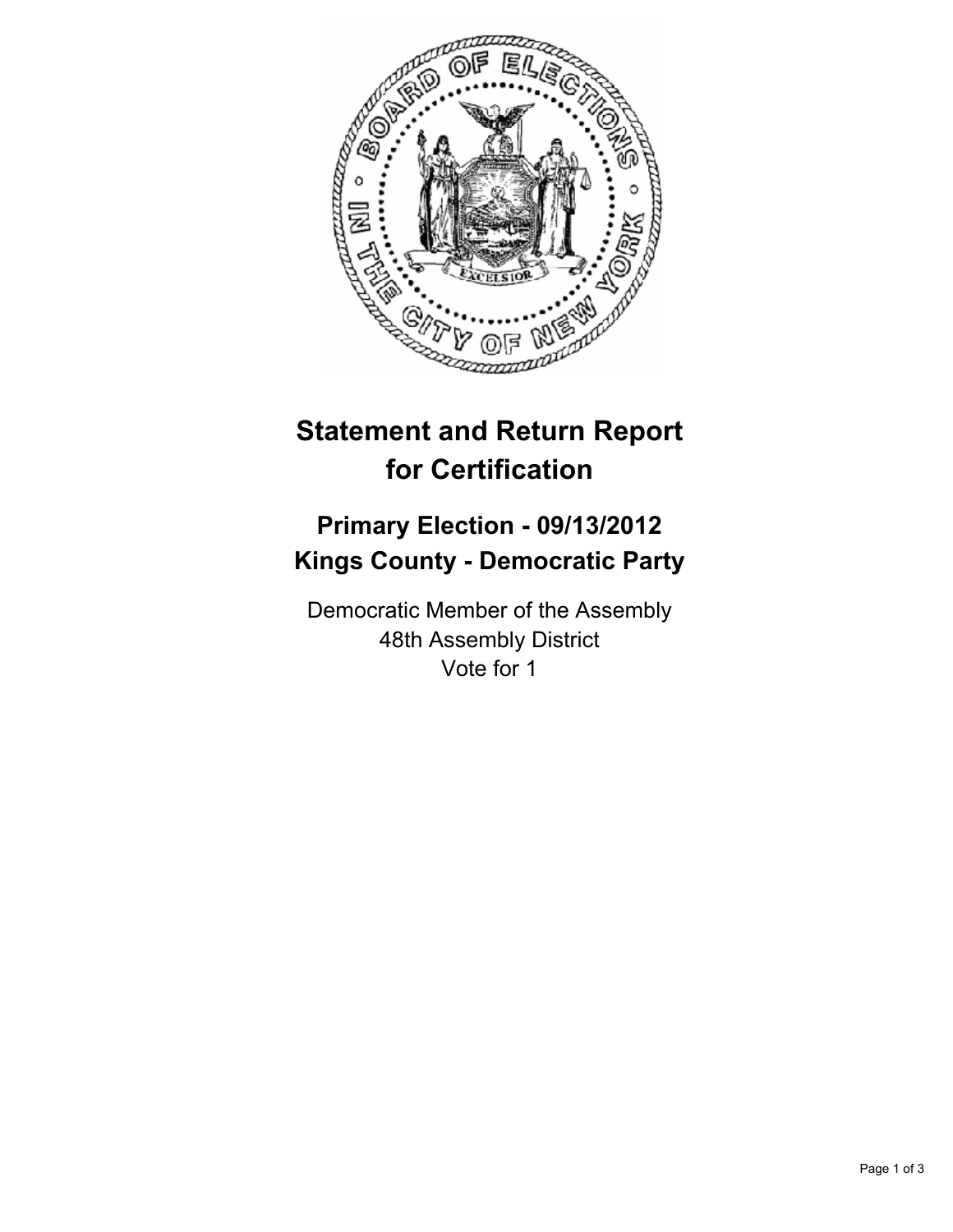

### **Assembly District 48**

| PUBLIC COUNTER                                           | 3,726          |
|----------------------------------------------------------|----------------|
| <b>EMERGENCY</b>                                         | 0              |
| ABSENTEE/MILITARY                                        | 128            |
| <b>FEDERAL</b>                                           | 0              |
| <b>SPECIAL PRESIDENTIAL</b>                              | $\Omega$       |
| <b>AFFIDAVIT</b>                                         | 32             |
| <b>Total Ballots</b>                                     | 3,886          |
| Less - Inapplicable Federal/Special Presidential Ballots | 0              |
| <b>Total Applicable Ballots</b>                          | 3,886          |
| <b>MITCHELL TISCHLER</b>                                 | 586            |
| <b>DOV HIKIND</b>                                        | 3,138          |
| ABRAHAM MORGENSTERN (WRITE-IN)                           | 1              |
| ARI KAGAN (WRITE-IN)                                     | 1              |
| BEN AKSELROD (WRITE-IN)                                  | 3              |
| ELLIOT SPITZER (WRITE-IN)                                | 1              |
| <b>GRACE MENG (WRITE-IN)</b>                             | $\overline{2}$ |
| IAN D GIRSHEK (WRITE-IN)                                 | $\overline{2}$ |
| MOSHE FOGEH (WRITE-IN)                                   | 1              |
| RALPH MOUTH (WRITE-IN)                                   | $\mathbf{1}$   |
| RHODA JACOBS (WRITE-IN)                                  | 3              |
| SIMCHA FELDER (WRITE-IN)                                 | $\overline{2}$ |
| STELLA PADNOS (WRITE-IN)                                 | 1              |
| TRAVIS JOHNSON (WRITE-IN)                                | 1              |
| UNATTRIBUTABLE WRITE-IN (WRITE-IN)                       | 4              |
| YIDI PERELSTEIN (WRITE-IN)                               | 1              |
| <b>Total Votes</b>                                       | 3,748          |
| Unrecorded                                               | 138            |